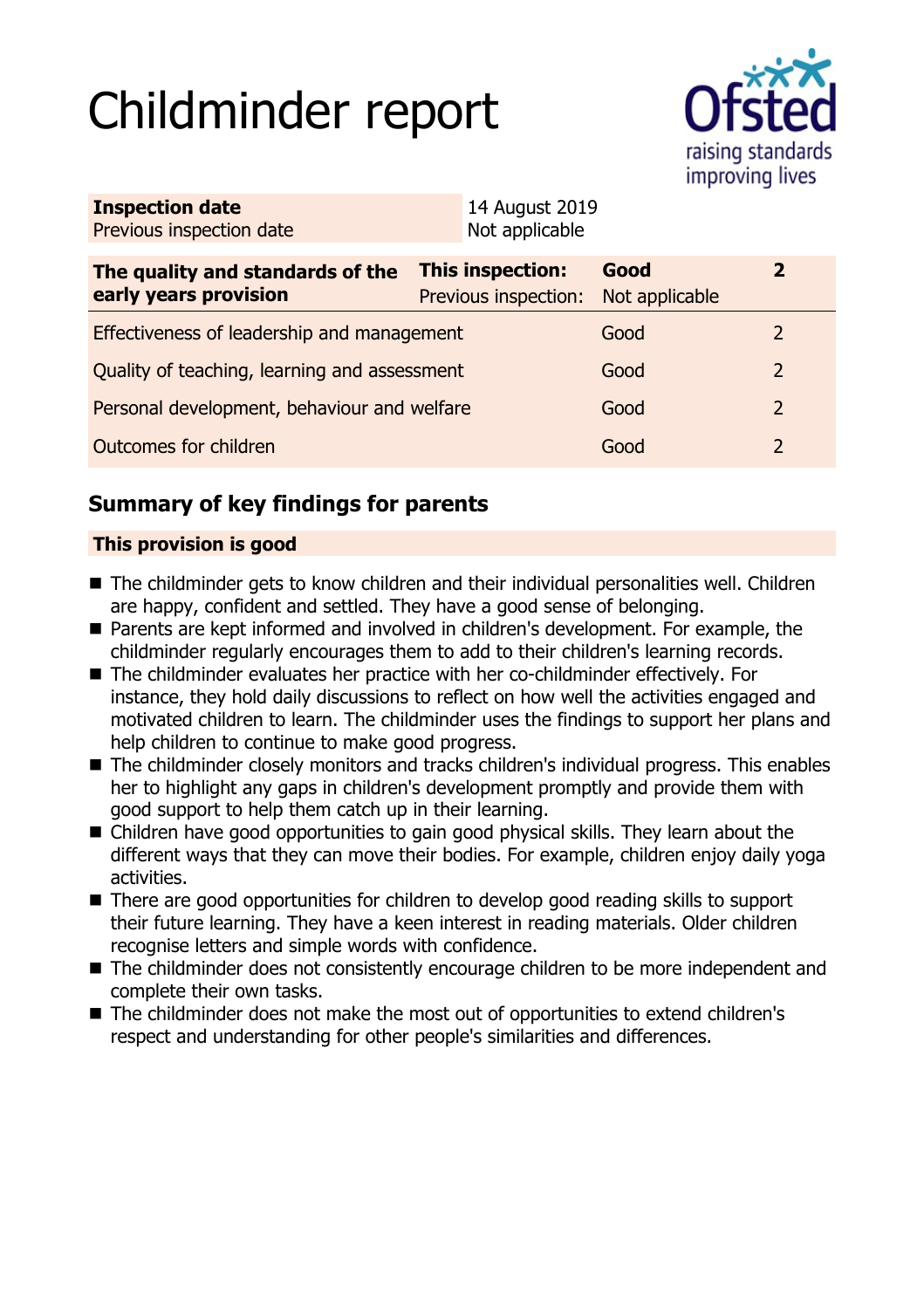## **What the setting needs to do to improve further**

## **To further improve the quality of the early years provision the provider should:**

- extend children's opportunities to be more independent and complete their own tasks consistently
- develop children's understanding and respect for other people's similarities and differences outside of their own communities and religious beliefs even further.

### **Inspection activities**

- The inspector viewed the areas of the childminder's home that children use.
- $\blacksquare$  The inspector observed the childminder interacting with the children.
- The inspector sampled written documentation, such as children's progress reports, and policies and procedures.
- The inspector spoke with children and the childminder at convenient times.

#### **Inspector** Kelly Hawkins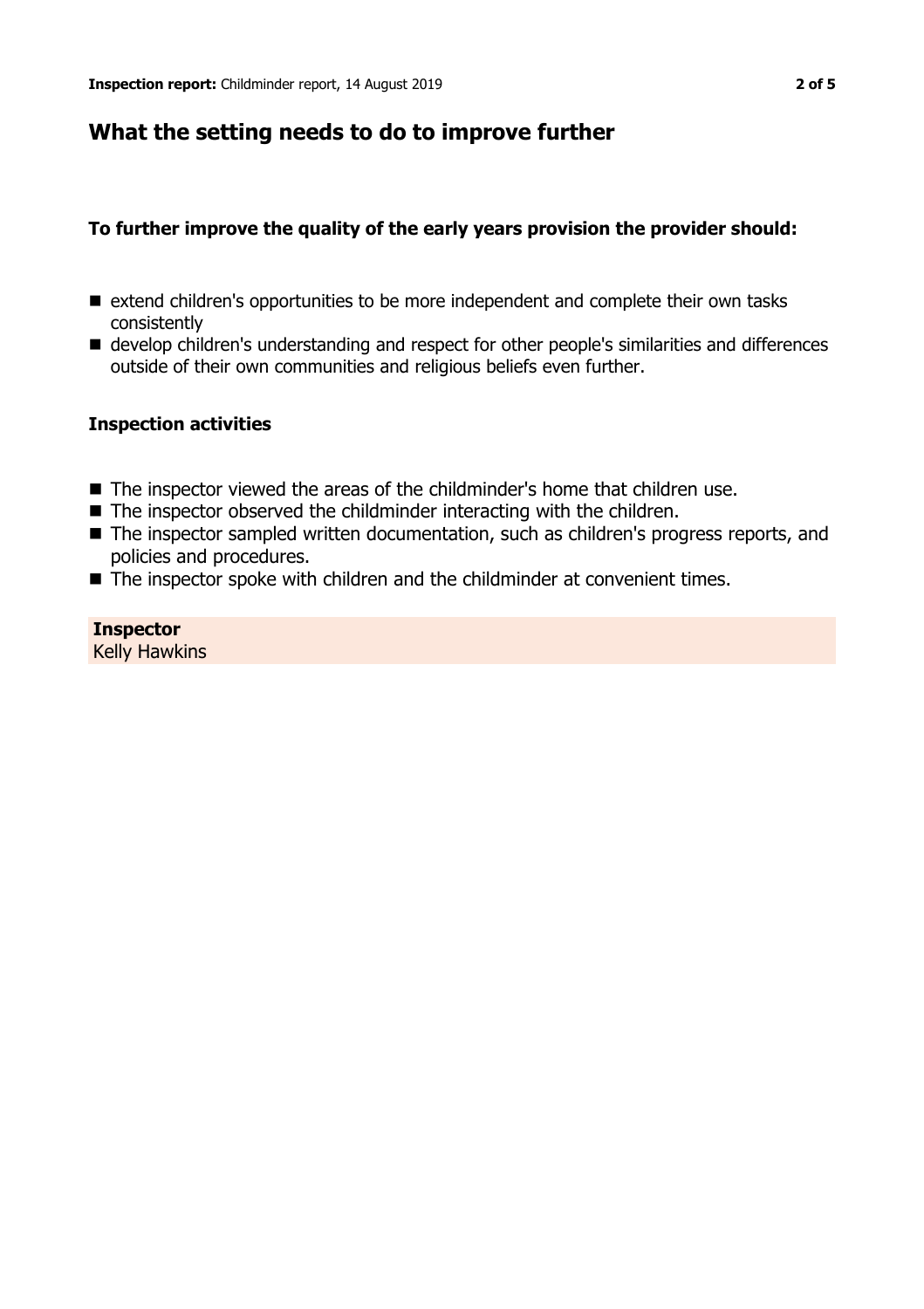## **Inspection findings**

## **Effectiveness of leadership and management is good**

The childminder monitors the quality of care and teaching that both herself and her cochildminder provide for children. For example, they observe each other teach and interact with children and provide each other with helpful feedback and advice to support their future performance. The childminder is proactive when ensuring that she keeps up to date with new early years ideas and she is keen to build on her knowledge and skills even further. For example, she carries out regular independent reading and research. The childminder attends beneficial training, such as conferences, and has learned about the benefits of outdoor play. Safeguarding is effective. The childminder has a good knowledge of the safeguarding and child protection procedures to follow to help keep children safe and protect their welfare. This includes knowing who to contact to seek additional advice. The childminder teaches children how to remain safe. For instance, they talk about the rules of crossing the road safely on regular walks in the environment.

## **Quality of teaching, learning and assessment is good**

The childminder liaises closely with other childminders to share new ideas, such as at regular childminding groups. She implements new activity ideas in her practice to help keep children motivated to learn. The childminder skilfully builds on children's interests and ideas. For example, children who are excited by a traditional fairy tale go on to create the scenes from the book. They bring their imagination to life as they act out the story in their own way, using visual props. The childminder helps children to prepare for their eventual move to school effectively. For instance, children confidently count as they play and enjoy number games, such as 'What's the time Mr Wolf?'.

### **Personal development, behaviour and welfare are good**

Children are polite and behave well. They follow the rules and boundaries with confidence and say 'please' and 'thank you' without reminders. Children develop good social skills and build meaningful friendships. For example, they play happily together and help each other to complete tasks. Children gain a good understanding of healthy eating. For example, they are keen to harvest their own healthy produce, such as cucumbers, pears, apples and lettuces. Children are creative and explore making marks in interesting ways, such as rolling conkers in paint.

### **Outcomes for children are good**

Children of all ages make good progress in relation to their individual starting points. Children have good opportunities to be imaginative. They enjoy a wide range of role play and become 'doctors' and 'pirates'. Children develop a good understanding of the natural world. For example, they learn about the concept of floating and sinking and they explore objects in water during simple science experiments. Children are kind and caring as they fondly like to help look after the family dogs 'Monty' and 'Willow'.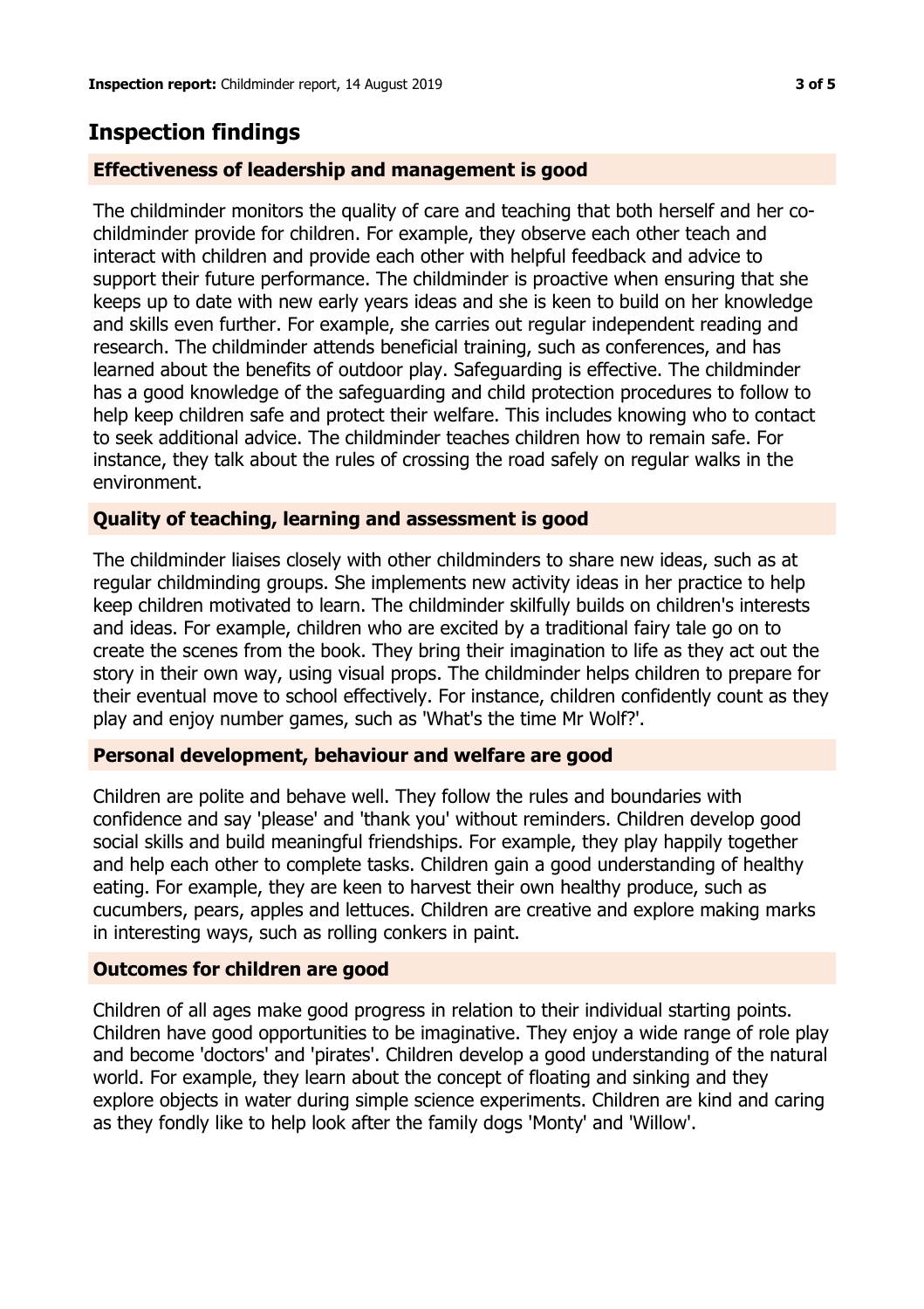## **Setting details**

| Unique reference number       | EY546535                                                                             |
|-------------------------------|--------------------------------------------------------------------------------------|
| <b>Local authority</b>        | Medway                                                                               |
| <b>Inspection number</b>      | 10103570                                                                             |
| <b>Type of provision</b>      | Childminder                                                                          |
| <b>Registers</b>              | Early Years Register, Compulsory Childcare<br>Register, Voluntary Childcare Register |
| Day care type                 | Childminder                                                                          |
| <b>Age range of children</b>  | $3 - 6$                                                                              |
| <b>Total number of places</b> | 6                                                                                    |
| Number of children on roll    | 6                                                                                    |
| Date of previous inspection   | Not applicable                                                                       |

The childminder registered in 2017. She lives in Gillingham, Kent. She works closely with another childminder at the same address. She cares for children Monday to Friday, from 9am to 5pm, all year round. The childminder receives funding to provide free early education for children aged three years. She holds a relevant early years qualification at level 3.

This inspection was carried out by Ofsted under sections 49 and 50 of the Childcare Act 2006 on the quality and standards of provision that is registered on the Early Years Register. The registered person must ensure that this provision complies with the statutory framework for children's learning, development and care, known as the early years foundation stage.

Any complaints about the inspection or the report should be made following the procedures set out in the guidance Complaints procedure: raising concerns and making complaints about Ofsted, which is available from Ofsted's website: www.ofsted.gov.uk. If you would like Ofsted to send you a copy of the guidance, please telephone 0300 123 4234, or email [enquiries@ofsted.gov.uk.](mailto:enquiries@ofsted.gov.uk)